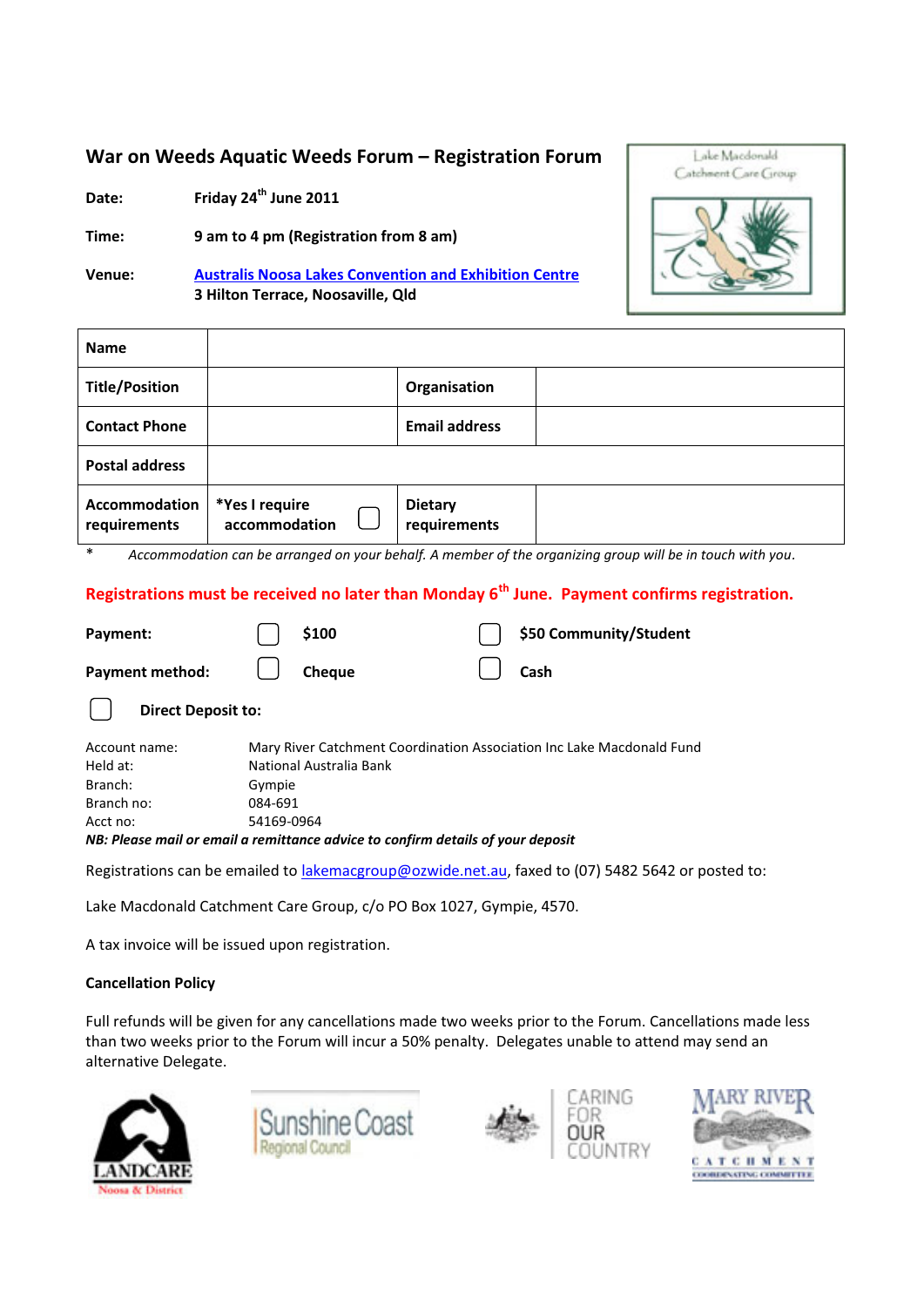#### **1.20 pm Phillip Moran - How are your ID skills?**

Local legend Phil Moran will help you learn to distinguish between aquatic plants and weeds in this hands on session aimed at educating practitioners. This session will also provide information on which plants to keep an eye out for and highlight the importance of early detection.

#### **1.50 pm Tony Dugdale, DPI Victoria Biosciences Research - Cabomba/alligator weed and the Victorian scene**

There are a number of aquatic weed research activities currently underway in Victoria. Tony will present an overview of this research, including studies on using drawdown to control cabomba in Lake Benalla and egeria in Lake Mulwala, and using aerial images to map expansion of alligator weed patches. Information on trials to determine the effectiveness of endothal (a herbicide used in New Zealand and USA) against aquatic weeds relevant to Australia will also be presented.

#### 2.30pm Hellen Haapakoski, DEEDI Qld, What's happening on the Queensland front?

Biosecurity Queensland focuses on the new pest threats to our waterways. While prevention is the intention, sometimes some pest threats slip through. Hellen will show you what these new threats look like, where to find them, how to report them, and what the State of Queensland intends to do about them.

#### **3.10 pm Afternoon Tea**

#### **3.30 pm Open forum/panel session.**

This is your opportunity to ask questions about any aquatic weed issues you have. Included will be a discussion on treatment methods, how to ID plants, and what to do about them.

#### **4.00 pm Forum close**

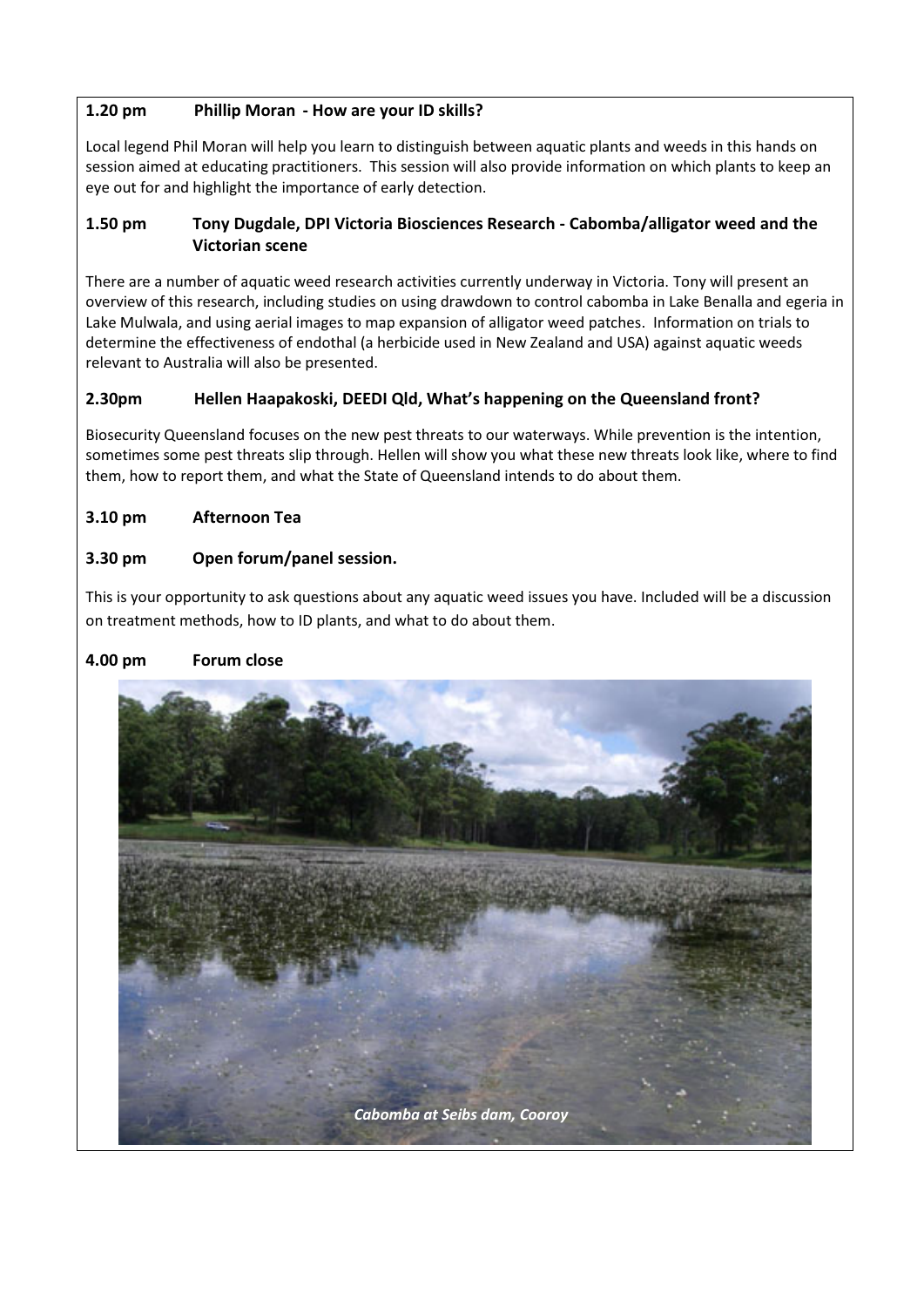## **War on Weeds - Aquatic Weeds Forum**

This forum is targeting Lands Protection Officers, State Agency Research and Extension officers, Regional NRM groups, Catchment and Landcare groups, Academics and rural landholders.

## **Program**

| 8.00 am | <b>Registration</b>                     |
|---------|-----------------------------------------|
| 9.00am  | Welcome/Housekeeping and outline of day |

#### **9.15am Andrew Petroeschevsky, National Aquatic Weeds Group...the last 7 years**

For over seven years this program has overseen implementation of the national strategic plans for Alligator Weed , Cabomba and Salvinia, each a Weed of National Significance. Andrew will provide an overview of the key achievements and benefits arising from this national program for these weeds and aquatic weeds in general. Andrew will also discuss the future of the national program and what key challenges will face cabomba and aquatic weed managers into the future.

#### **10.00am Shon Schooler, CSIRO - Biological control of aquatic weeds in SE Queensland**

Invasive aquatic plants have negative environmental, economic, and social impacts. Controlling aquatic weeds can be particularly challenging due to difficulties in physical removal and restrictions on applying herbicides in and around water bodies. In many cases, biological control is the only effective and sustainable alternative. This presentation will explore the status of several biological control projects in Australia, with a focus on SE Queensland, including salvinia, water hyacinth, alligator weed, cabomba, and mistflower.

#### **10.40 am Morning tea**

#### 11.10 am Amanda Purdy, Seqwater - Seqwater's pest management program: focus on cabomba

An overview of Seqwater's pest management program which is based on the Seqwater vision of water for life. With a target of water quality our aquatic weed program focuses on long term goals and relies on healthy terrestrial systems and increased biodiversity for improved drinking water quality. Seqwater endeavours to facilitate new technology for improved integrated management of more difficult species such as cabomba which will be the main case study of the presentation.

#### **11.40 am Tobias Bickel, DEEDI - Aquatic weed ecology and management**

Aquatic weeds cause serious economic and ecological impacts in Queensland. Some of the most notorious weed species in the world are aquatics and include species like water hyacinth, water lettuce, cabomba and salvinia, to name but a few. Because of the serious concerns associated with these weeds, scientists from Biosecurity Queensland, DEEDI, conduct research to gain a better understanding of the ecology of aquatic weeds and also to improve efficacy in weed control.

Past research focused on the ecology of floating aquatic weeds such as water hyacinth, which showed them to have multiple negative impacts on water quality in affected water bodies. The weeds reduced both oxygen availability to aquatic organisms and reduced the amount of light necessary for aquatic algae growth, which are the foundations of aquatic ecosystems. A range of herbicides were also trialed to measure efficacy and to assess the impacts of herbicidal control on water quality.

A research project that has recently commenced will investigate the ecology and control of cabomba in SEQ. In addition management options are being developed for aquatic Class 1 weeds naturalised in Queensland.

#### **12.20 Lunch**